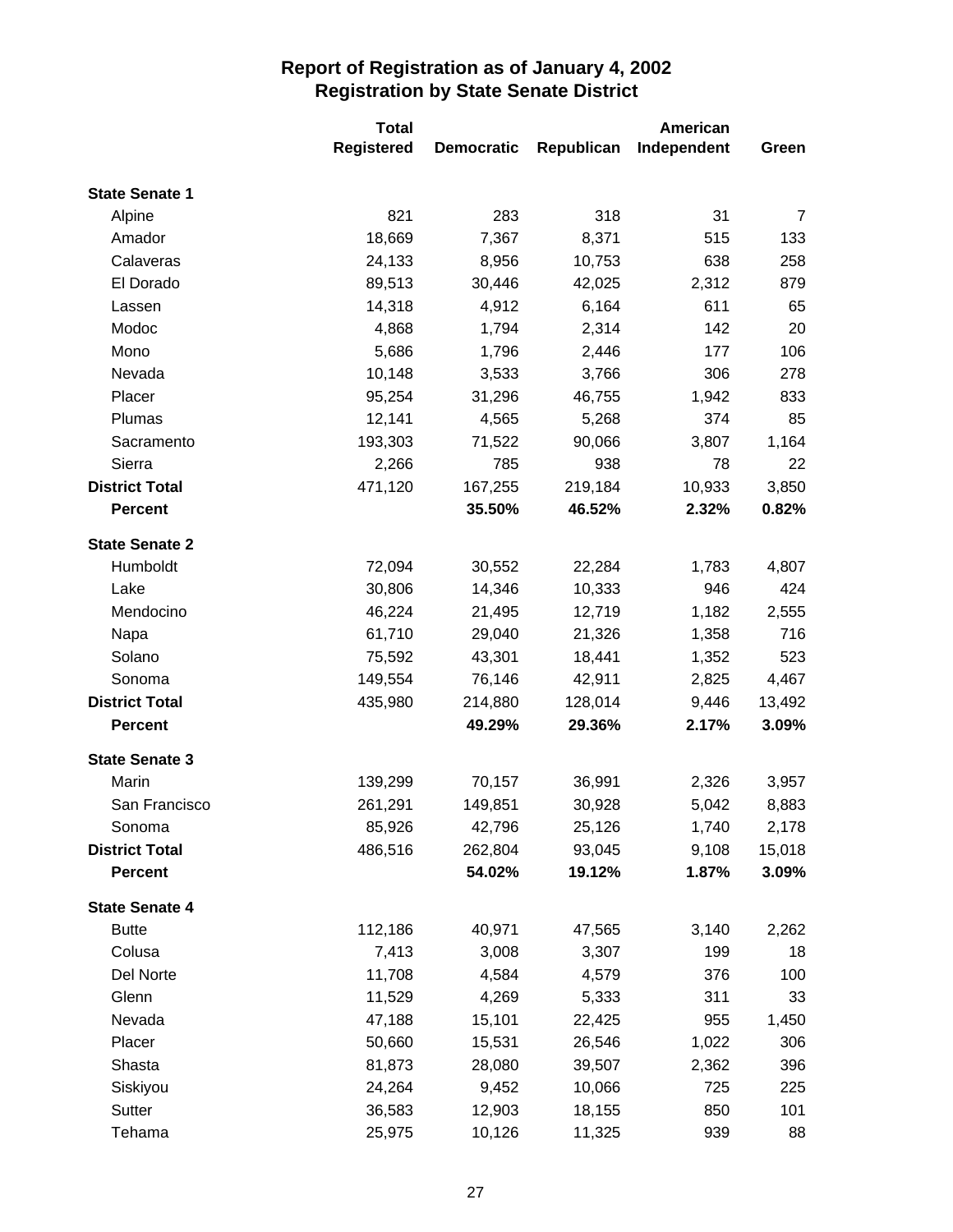|                       |             |                    |                |                      | <b>Declined to</b> |
|-----------------------|-------------|--------------------|----------------|----------------------|--------------------|
|                       | Libertarian | <b>Natural Law</b> | Reform         | <b>Miscellaneous</b> | <b>State</b>       |
| <b>State Senate 1</b> |             |                    |                |                      |                    |
| Alpine                | 8           | $\mathbf 1$        | 6              | 3                    | 164                |
| Amador                | 132         | 14                 | 110            | 243                  | 1,784              |
| Calaveras             | 366         | 39                 | 126            | 115                  | 2,882              |
| El Dorado             | 663         | 75                 | 369            | 657                  | 12,087             |
| Lassen                | 101         | 12                 | 72             | 77                   | 2,304              |
| Modoc                 | 31          | $\overline{2}$     | 17             | 10                   | 538                |
| Mono                  | 64          | $\overline{2}$     | 19             | 23                   | 1,053              |
| Nevada                | 144         | 12                 | 26             | 28                   | 2,055              |
| Placer                | 616         | 58                 | 482            | 211                  | 13,061             |
| Plumas                | 68          | 5                  | 42             | 59                   | 1,675              |
| Sacramento            | 981         | 147                | 723            | 642                  | 24,251             |
| Sierra                | 32          | $\boldsymbol{0}$   | $\overline{7}$ | 34                   | 370                |
| <b>District Total</b> | 3,206       | 367                | 1,999          | 2,102                | 62,224             |
| <b>Percent</b>        | 0.68%       | 0.08%              | 0.42%          | 0.45%                | 13.21%             |
| <b>State Senate 2</b> |             |                    |                |                      |                    |
| Humboldt              | 738         | 69                 | 263            | 488                  | 11,110             |
| Lake                  | 233         | 39                 | 184            | 138                  | 4,163              |
| Mendocino             | 376         | 65                 | 293            | 432                  | 7,107              |
| Napa                  | 351         | 71                 | 239            | 488                  | 8,121              |
| Solano                | 328         | 88                 | 316            | 499                  | 10,744             |
| Sonoma                | 1,099       | 194                | 690            | 1,182                | 20,040             |
| <b>District Total</b> | 3,125       | 526                | 1,985          | 3,227                | 61,285             |
| <b>Percent</b>        | 0.72%       | 0.12%              | 0.46%          | 0.74%                | 14.06%             |
| <b>State Senate 3</b> |             |                    |                |                      |                    |
| Marin                 | 813         | 198                | 710            | 441                  | 23,706             |
| San Francisco         | 1,915       | 724                | 812            | 2,106                | 61,030             |
| Sonoma                | 620         | 83                 | 439            | 638                  | 12,306             |
| <b>District Total</b> | 3,348       | 1,005              | 1,961          | 3,185                | 97,042             |
| <b>Percent</b>        | 0.69%       | 0.21%              | 0.40%          | 0.65%                | 19.95%             |
| <b>State Senate 4</b> |             |                    |                |                      |                    |
| <b>Butte</b>          | 810         | 78                 | 308            | 1,210                | 15,842             |
| Colusa                | 36          | 3                  | 18             | 29                   | 795                |
| Del Norte             | 73          | 5                  | 71             | 69                   | 1,851              |
| Glenn                 | 46          | 10                 | 19             | 61                   | 1,447              |
| Nevada                | 407         | 40                 | 382            | 130                  | 6,298              |
| Placer                | 312         | 16                 | 224            | 104                  | 6,599              |
| Shasta                | 622         | 48                 | 234            | 316                  | 10,308             |
| Siskiyou              | 271         | 113                | 65             | 84                   | 3,263              |
| Sutter                | 198         | 16                 | 66             | 1,258                | 3,036              |
| Tehama                | 204         | 14                 | 81             | 234                  | 2,964              |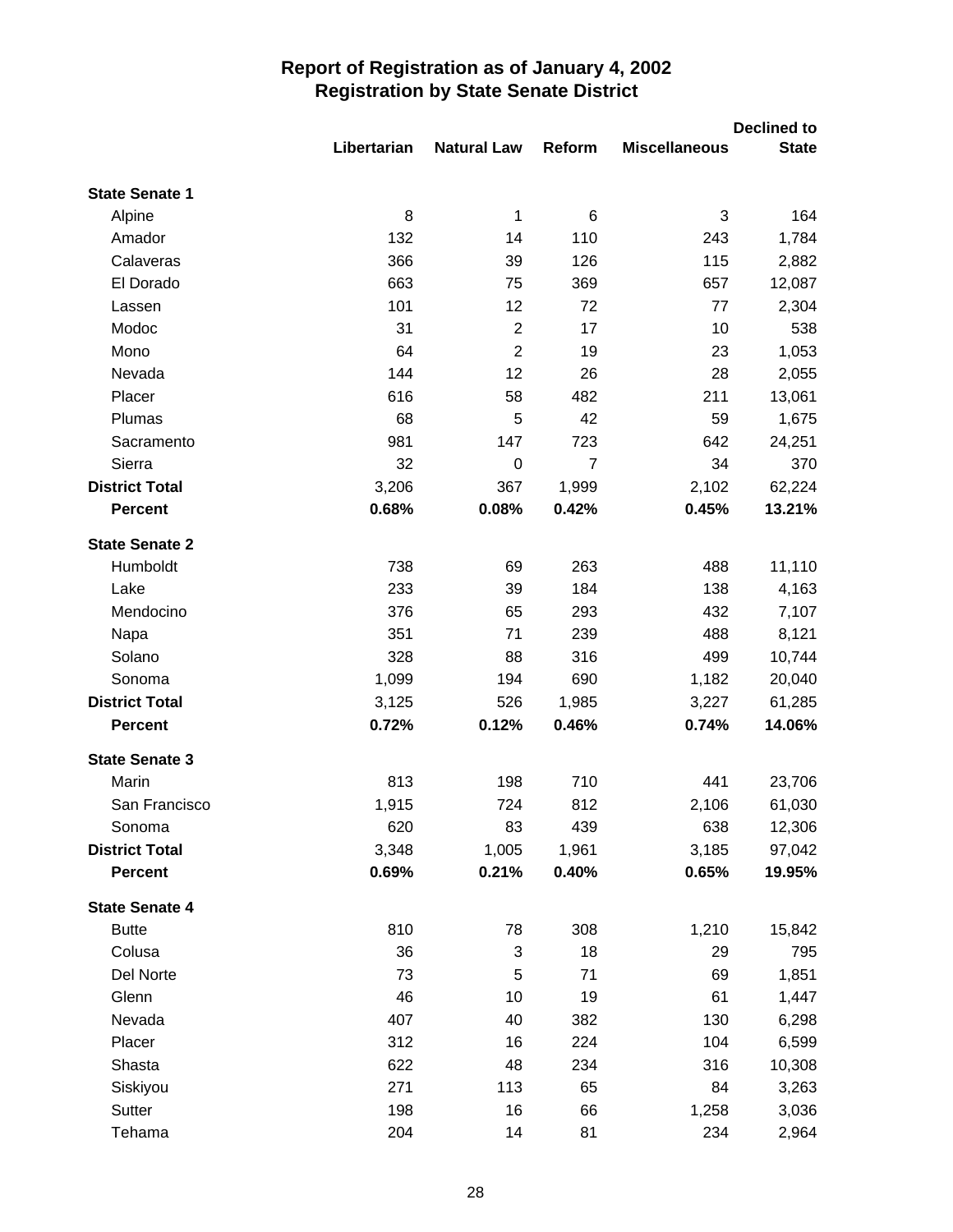|                        | <b>Total</b>      |                   |            | <b>American</b> |        |
|------------------------|-------------------|-------------------|------------|-----------------|--------|
|                        | <b>Registered</b> | <b>Democratic</b> | Republican | Independent     | Green  |
| <b>Trinity</b>         | 7,655             | 2,950             | 3,157      | 248             | 131    |
| Yuba                   | 23,831            | 9,481             | 9,855      | 833             | 139    |
| <b>District Total</b>  | 440,865           | 156,456           | 201,820    | 11,960          | 5,249  |
| <b>Percent</b>         |                   | 35.49%            | 45.78%     | 2.71%           | 1.19%  |
| <b>State Senate 5</b>  |                   |                   |            |                 |        |
| Sacramento             | 15,299            | 6,914             | 5,830      | 280             | 67     |
| San Joaquin            | 168,202           | 79,416            | 70,453     | 2,442           | 562    |
| Solano                 | 94,883            | 43,332            | 32,262     | 2,207           | 420    |
| Yolo                   | 75,358            | 37,162            | 22,299     | 1,543           | 1,558  |
| <b>District Total</b>  | 353,742           | 166,824           | 130,844    | 6,472           | 2,607  |
| <b>Percent</b>         |                   | 47.16%            | 36.99%     | 1.83%           | 0.74%  |
| <b>State Senate 6</b>  |                   |                   |            |                 |        |
| Sacramento             | 381,939           | 193,472           | 113,646    | 9,091           | 4,108  |
| <b>District Total</b>  | 381,939           | 193,472           | 113,646    | 9,091           | 4,108  |
| <b>Percent</b>         |                   | 50.66%            | 29.76%     | 2.38%           | 1.08%  |
| <b>State Senate 7</b>  |                   |                   |            |                 |        |
| Contra Costa           | 442,185           | 210,292           | 151,161    | 7,824           | 3,559  |
| <b>District Total</b>  | 442,185           | 210,292           | 151,161    | 7,824           | 3,559  |
| <b>Percent</b>         |                   | 47.56%            | 34.19%     | 1.77%           | 0.80%  |
| <b>State Senate 8</b>  |                   |                   |            |                 |        |
| San Francisco          | 191,821           | 103,149           | 29,416     | 3,338           | 4,115  |
| San Mateo              | 236,081           | 121,128           | 62,033     | 4,352           | 2,345  |
| <b>District Total</b>  | 427,902           | 224,277           | 91,449     | 7,690           | 6,460  |
| <b>Percent</b>         |                   | 52.41%            | 21.37%     | 1.80%           | 1.51%  |
| <b>State Senate 9</b>  |                   |                   |            |                 |        |
| Alameda                | 389,167           | 231,077           | 61,326     | 5,836           | 12,835 |
| Contra Costa           | 35,058            | 25,342            | 3,188      | 551             | 669    |
| <b>District Total</b>  | 424,225           | 256,419           | 64,514     | 6,387           | 13,504 |
| <b>Percent</b>         |                   | 60.44%            | 15.21%     | 1.51%           | 3.18%  |
| <b>State Senate 10</b> |                   |                   |            |                 |        |
| Alameda                | 284,596           | 148,904           | 72,867     | 5,207           | 1,770  |
| Santa Clara            | 54,164            | 23,518            | 14,864     | 1,043           | 271    |
| <b>District Total</b>  | 338,760           | 172,422           | 87,731     | 6,250           | 2,041  |
| <b>Percent</b>         |                   | 50.90%            | 25.90%     | 1.84%           | 0.60%  |
| <b>State Senate 11</b> |                   |                   |            |                 |        |
| San Mateo              | 98,080            | 47,760            | 28,847     | 1,726           | 1,259  |
| Santa Clara            | 258,816           | 118,130           | 82,946     | 4,334           | 2,435  |
| Santa Cruz             | 75,507            | 39,520            | 15,324     | 1,355           | 4,696  |
| <b>District Total</b>  | 432,403           | 205,410           | 127,117    | 7,415           | 8,390  |
| <b>Percent</b>         |                   | 47.50%            | 29.40%     | 1.71%           | 1.94%  |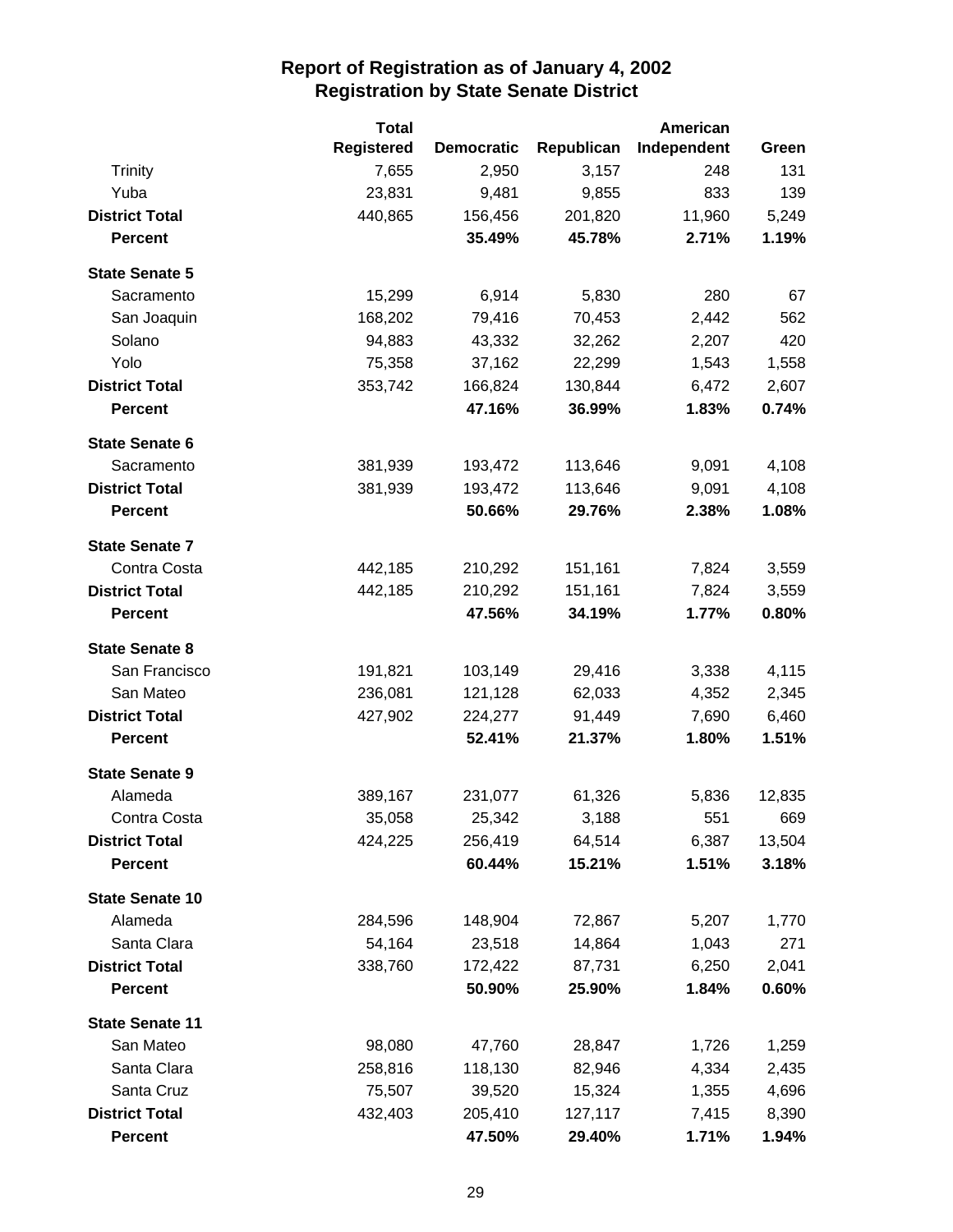|                        |             |                    |        |                      | <b>Declined to</b> |
|------------------------|-------------|--------------------|--------|----------------------|--------------------|
|                        | Libertarian | <b>Natural Law</b> | Reform | <b>Miscellaneous</b> | <b>State</b>       |
| <b>Trinity</b>         | 95          | 11                 | 23     | 141                  | 899                |
| Yuba                   | 162         | 18                 | 43     | 102                  | 3,198              |
| <b>District Total</b>  | 3,236       | 372                | 1,534  | 3,738                | 56,500             |
| <b>Percent</b>         | 0.73%       | 0.08%              | 0.35%  | 0.85%                | 12.82%             |
| <b>State Senate 5</b>  |             |                    |        |                      |                    |
| Sacramento             | 60          | $\overline{7}$     | 39     | 52                   | 2,050              |
| San Joaquin            | 605         | 113                | 294    | 1,545                | 12,772             |
| Solano                 | 436         | 62                 | 378    | 542                  | 15,244             |
| Yolo                   | 413         | 89                 | 246    | 892                  | 11,156             |
| <b>District Total</b>  | 1,514       | 271                | 957    | 3,031                | 41,222             |
| <b>Percent</b>         | 0.43%       | 0.08%              | 0.27%  | 0.86%                | 11.65%             |
| <b>State Senate 6</b>  |             |                    |        |                      |                    |
| Sacramento             | 2,207       | 656                | 1,783  | 3,348                | 53,628             |
| <b>District Total</b>  | 2,207       | 656                | 1,783  | 3,348                | 53,628             |
| <b>Percent</b>         | 0.58%       | 0.17%              | 0.47%  | 0.88%                | 14.04%             |
| <b>State Senate 7</b>  |             |                    |        |                      |                    |
| Contra Costa           | 2,197       | 808                | 1,667  | 15,548               | 49,129             |
| <b>District Total</b>  | 2,197       | 808                | 1,667  | 15,548               | 49,129             |
| <b>Percent</b>         | 0.50%       | 0.18%              | 0.38%  | 3.52%                | 11.11%             |
| <b>State Senate 8</b>  |             |                    |        |                      |                    |
| San Francisco          | 1,068       | 461                | 405    | 1,085                | 48,784             |
| San Mateo              | 1,171       | 462                | 804    | 845                  | 42,941             |
| <b>District Total</b>  | 2,239       | 923                | 1,209  | 1,930                | 91,725             |
| <b>Percent</b>         | 0.52%       | 0.22%              | 0.28%  | 0.45%                | 21.44%             |
| <b>State Senate 9</b>  |             |                    |        |                      |                    |
| Alameda                | 2,043       | 1,860              | 795    | 6,026                | 67,369             |
| Contra Costa           | 112         | 250                | 91     | 1,911                | 2,944              |
| <b>District Total</b>  | 2,155       | 2,110              | 886    | 7,937                | 70,313             |
| <b>Percent</b>         | 0.51%       | 0.50%              | 0.21%  | 1.87%                | 16.57%             |
| <b>State Senate 10</b> |             |                    |        |                      |                    |
| Alameda                | 1,462       | 498                | 885    | 2,943                | 50,060             |
| Santa Clara            | 365         | 70                 | 310    | 220                  | 13,503             |
| <b>District Total</b>  | 1,827       | 568                | 1,195  | 3,163                | 63,563             |
| <b>Percent</b>         | 0.54%       | 0.17%              | 0.35%  | 0.93%                | 18.76%             |
| <b>State Senate 11</b> |             |                    |        |                      |                    |
| San Mateo              | 671         | 131                | 369    | 407                  | 16,910             |
| Santa Clara            | 1,968       | 330                | 1,167  | 561                  | 46,945             |
| Santa Cruz             | 916         | 156                | 444    | 896                  | 12,200             |
| <b>District Total</b>  | 3,555       | 617                | 1,980  | 1,864                | 76,055             |
| <b>Percent</b>         | 0.82%       | 0.14%              | 0.46%  | 0.43%                | 17.59%             |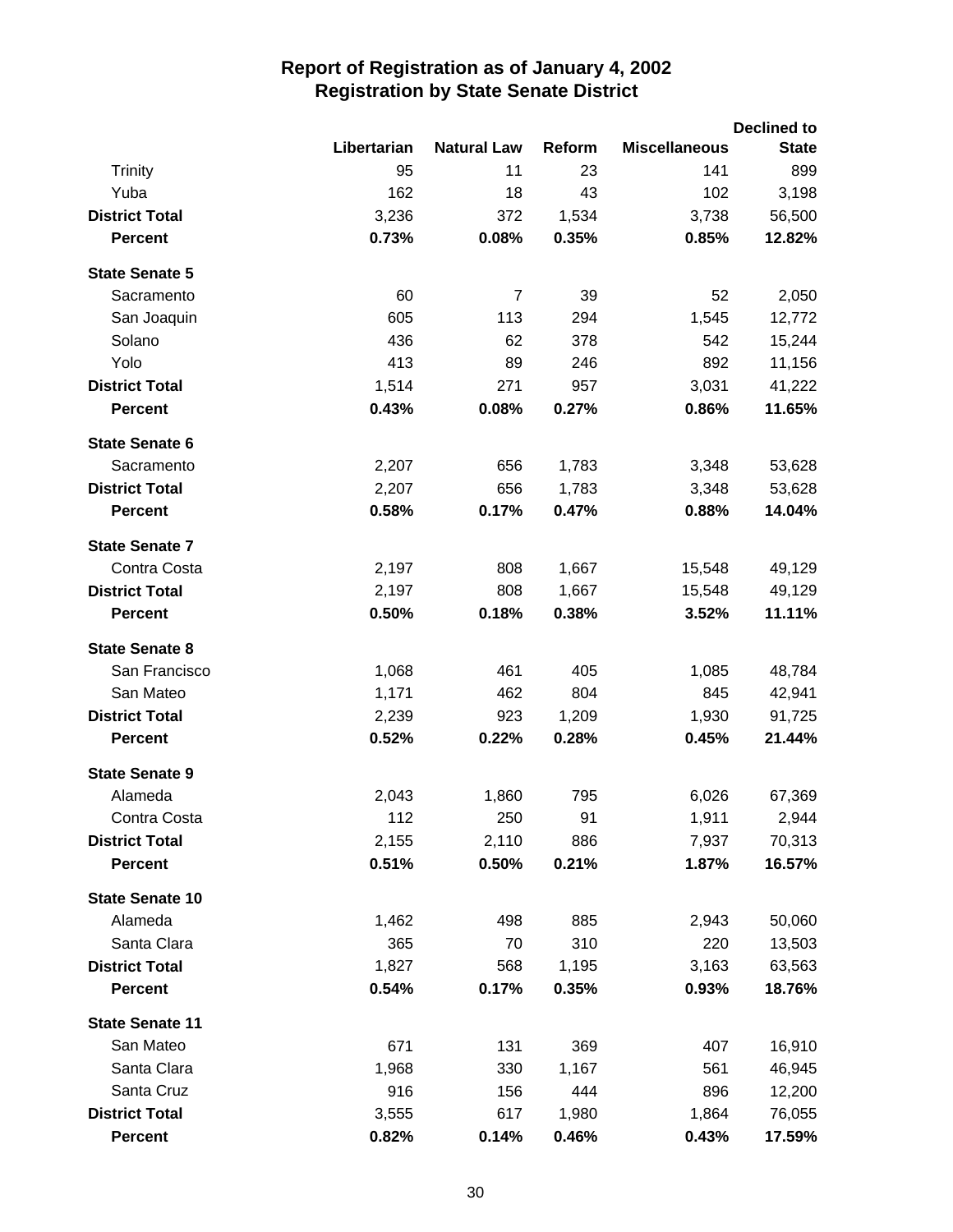|                        | <b>Total</b>      |                   |                | <b>American</b> |                |
|------------------------|-------------------|-------------------|----------------|-----------------|----------------|
|                        | <b>Registered</b> | <b>Democratic</b> | Republican     | Independent     | Green          |
| <b>State Senate 12</b> |                   |                   |                |                 |                |
| Madera                 | 15,361            | 6,579             | 6,989          | 284             | 28             |
| Merced                 | 84,267            | 37,230            | 36,806         | 1,611           | 265            |
| Monterey               | 62,779            | 33,631            | 19,677         | 1,087           | 235            |
| San Benito             | 26,518            | 12,418            | 9,250          | 663             | 125            |
| <b>Stanislaus</b>      | 129,212           | 58,120            | 51,922         | 2,978           | 443            |
| <b>District Total</b>  | 318,137           | 147,978           | 124,644        | 6,623           | 1,096          |
| <b>Percent</b>         |                   | 46.51%            | 39.18%         | 2.08%           | 0.34%          |
| <b>State Senate 13</b> |                   |                   |                |                 |                |
| Santa Clara            | 310,254           | 156,927           | 78,007         | 5,928           | 2,666          |
| <b>District Total</b>  | 310,254           | 156,927           | 78,007         | 5,928           | 2,666          |
| <b>Percent</b>         |                   | 50.58%            | 25.14%         | 1.91%           | 0.86%          |
| <b>State Senate 14</b> |                   |                   |                |                 |                |
| Fresno                 | 206,561           | 74,274            | 104,672        | 3,839           | 960            |
| Madera                 | 24,852            | 7,590             | 13,896         | 558             | 134            |
| Mariposa               | 10,875            | 3,712             | 5,105          | 291             | 136            |
| San Joaquin            | 65,376            | 22,432            | 35,676         | 1,189           | 184            |
| Stanislaus             | 64,683            | 24,483            | 30,636         | 1,418           | 160            |
| Tuolumne               | 30,118            | 12,180            | 12,908         | 800             | 281            |
| <b>District Total</b>  | 402,465           | 144,671           | 202,893        | 8,095           | 1,855          |
| <b>Percent</b>         |                   | 35.95%            | 50.41%         | 2.01%           | 0.46%          |
| <b>State Senate 15</b> |                   |                   |                |                 |                |
| Monterey               | 87,035            | 37,240            | 31,926         | 1,868           | 1,168          |
| San Luis Obispo        | 133,915           | 47,592            | 58,961         | 3,155           | 2,169          |
| Santa Barbara          | 42,714            | 17,378            | 18,128         | 912             | 147            |
| Santa Clara            | 107,467           | 40,135            | 45,357         | 1,668           | 610            |
| Santa Cruz             | 50,438            | 24,843            | 15,332         | 859             | 1,124          |
| <b>District Total</b>  | 421,569           | 167,188           | 169,704        | 8,462           | 5,218          |
| <b>Percent</b>         |                   | 39.66%            | 40.26%         | 2.01%           | 1.24%          |
| <b>State Senate 16</b> |                   |                   |                |                 |                |
| Fresno                 | 105,222           | 54,742            | 36,477         | 1,991           | 417            |
| Kern                   | 59,909            | 34,342            | 16,901         | 1,603           | 97             |
| Kings                  | 45,202            | 17,551            | 21,077         | 1,111           | 80             |
| Tulare                 | 23,811            | 11,305            | 9,292          | 474             | 31             |
| <b>District Total</b>  | 234,144           | 117,940           | 83,747         | 5,179           | 625            |
| <b>Percent</b>         |                   | 50.37%            | 35.77%         | 2.21%           | 0.27%          |
| <b>State Senate 17</b> |                   |                   |                |                 |                |
| Kern                   | 5                 | $\overline{2}$    | $\overline{2}$ | 0               | $\overline{0}$ |
| Los Angeles            | 269,649           | 99,769            | 120,703        | 6,350           | 1,121          |
| San Bernardino         | 90,464            | 31,676            | 43,024         | 2,820           | 276            |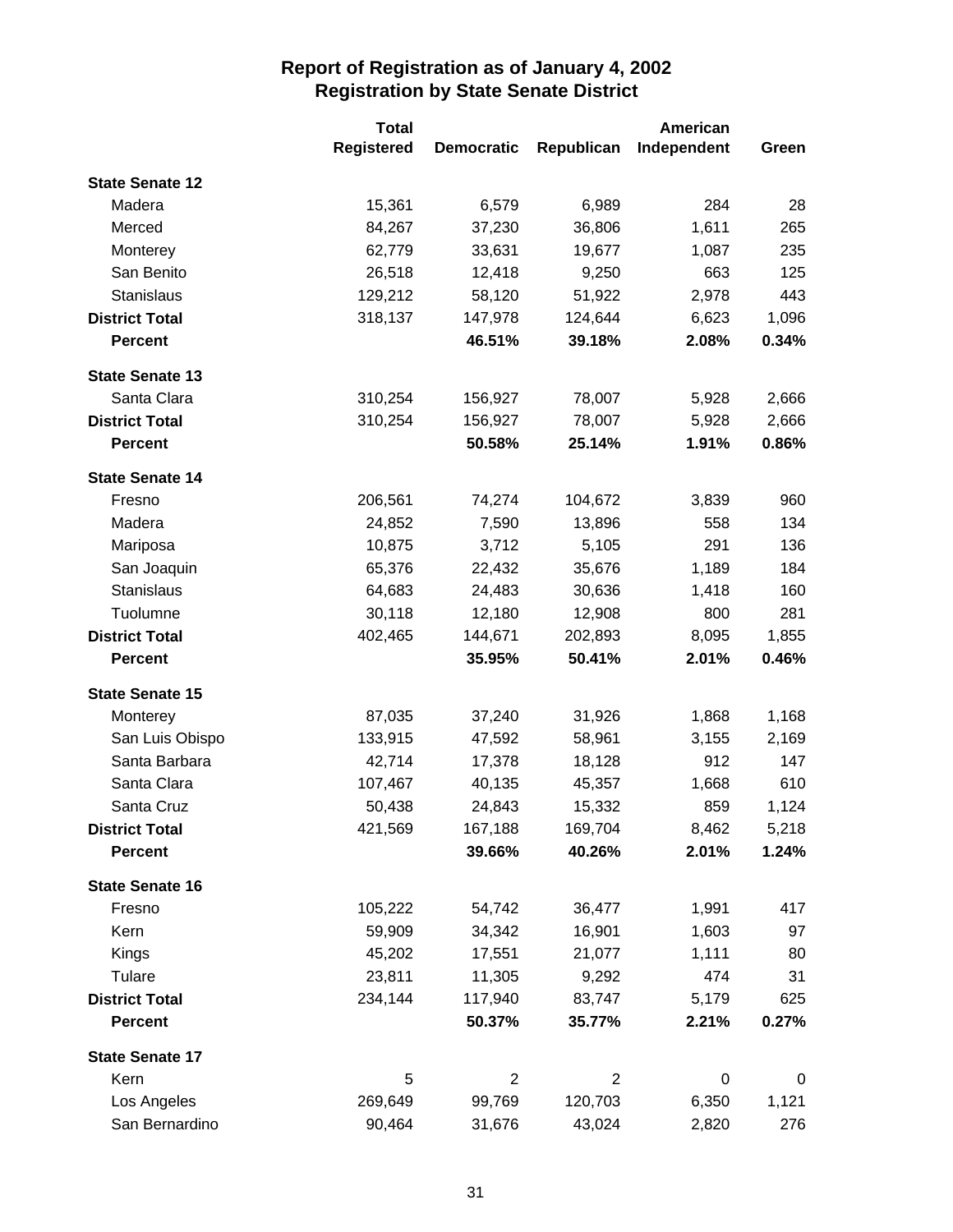|                        |             |                    |             |                      | <b>Declined to</b> |
|------------------------|-------------|--------------------|-------------|----------------------|--------------------|
|                        | Libertarian | <b>Natural Law</b> | Reform      | <b>Miscellaneous</b> | <b>State</b>       |
| <b>State Senate 12</b> |             |                    |             |                      |                    |
| Madera                 | 37          | 14                 | 22          | 73                   | 1,335              |
| Merced                 | 285         | 45                 | 183         | 229                  | 7,613              |
| Monterey               | 232         | 44                 | 141         | 300                  | 7,432              |
| San Benito             | 187         | 16                 | 116         | 151                  | 3,592              |
| Stanislaus             | 617         | 108                | 575         | 1,261                | 13,188             |
| <b>District Total</b>  | 1,358       | 227                | 1,037       | 2,014                | 33,160             |
| <b>Percent</b>         | 0.43%       | 0.07%              | 0.33%       | 0.63%                | 10.42%             |
| <b>State Senate 13</b> |             |                    |             |                      |                    |
| Santa Clara            | 2,406       | 442                | 1,469       | 1,489                | 60,920             |
| <b>District Total</b>  | 2,406       | 442                | 1,469       | 1,489                | 60,920             |
| <b>Percent</b>         | 0.78%       | 0.14%              | 0.47%       | 0.48%                | 19.64%             |
| <b>State Senate 14</b> |             |                    |             |                      |                    |
| Fresno                 | 885         | 193                | 525         | 439                  | 20,774             |
| Madera                 | 153         | 20                 | 84          | 101                  | 2,316              |
| Mariposa               | 98          | 11                 | 38          | 210                  | 1,274              |
| San Joaquin            | 313         | 20                 | 162         | 551                  | 4,849              |
| Stanislaus             | 247         | 45                 | 310         | 536                  | 6,848              |
| Tuolumne               | 189         | 24                 | 208         | 112                  | 3,416              |
| <b>District Total</b>  | 1,885       | 313                | 1,327       | 1,949                | 39,477             |
| <b>Percent</b>         | 0.47%       | 0.08%              | 0.33%       | 0.48%                | 9.81%              |
| <b>State Senate 15</b> |             |                    |             |                      |                    |
| Monterey               | 536         | 107                | 405         | 302                  | 13,483             |
| San Luis Obispo        | 986         | 204                | 553         | 2,022                | 18,273             |
| Santa Barbara          | 202         | 42                 | 319         | 473                  | 5,113              |
| Santa Clara            | 682         | 95                 | 426         | 169                  | 18,325             |
| Santa Cruz             | 411         | 80                 | 233         | 458                  | 7,098              |
| <b>District Total</b>  | 2,817       | 528                | 1,936       | 3,424                | 62,292             |
| <b>Percent</b>         | 0.67%       | 0.13%              | 0.46%       | 0.81%                | 14.78%             |
| <b>State Senate 16</b> |             |                    |             |                      |                    |
| Fresno                 | 402         | 116                | 269         | 422                  | 10,386             |
| Kern                   | 309         | 91                 | 239         | 355                  | 5,972              |
| Kings                  | 135         | 64                 | 104         | 92                   | 4,988              |
| Tulare                 | 84          | 34                 | 49          | 129                  | 2,413              |
| <b>District Total</b>  | 930         | 305                | 661         | 998                  | 23,759             |
| <b>Percent</b>         | 0.40%       | 0.13%              | 0.28%       | 0.43%                | 10.15%             |
| <b>State Senate 17</b> |             |                    |             |                      |                    |
| Kern                   | 1           | $\pmb{0}$          | $\mathbf 0$ | 0                    | 0                  |
| Los Angeles            | 1,544       | 548                | 1,190       | 1,903                | 36,521             |
| San Bernardino         | 567         | 75                 | 579         | 748                  | 10,699             |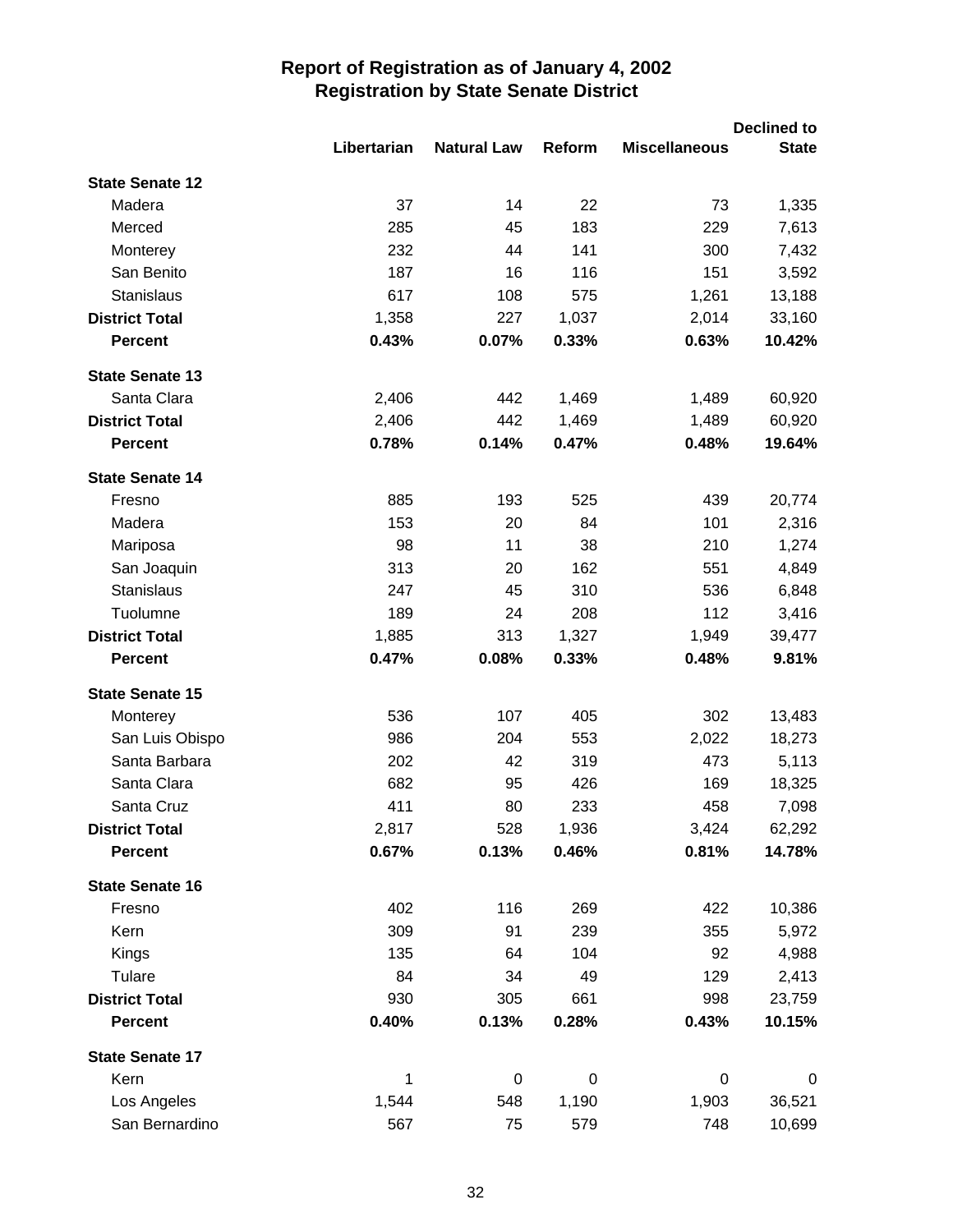|                        | <b>Total</b>      |                   | <b>American</b> |             |       |
|------------------------|-------------------|-------------------|-----------------|-------------|-------|
|                        | <b>Registered</b> | <b>Democratic</b> | Republican      | Independent | Green |
| Ventura                | 20,953            | 10,811            | 6,398           | 451         | 169   |
| <b>District Total</b>  | 381,071           | 142,258           | 170,127         | 9,621       | 1,566 |
| <b>Percent</b>         |                   | 37.33%            | 44.64%          | 2.52%       | 0.41% |
| <b>State Senate 18</b> |                   |                   |                 |             |       |
| Inyo                   | 10,159            | 3,457             | 4,868           | 298         | 88    |
| Kern                   | 208,584           | 65,131            | 110,753         | 6,087       | 590   |
| San Bernardino         | 45,987            | 17,316            | 19,069          | 1,828       | 172   |
| Tulare                 | 96,119            | 34,960            | 46,929          | 2,297       | 331   |
| <b>District Total</b>  | 360,849           | 120,864           | 181,619         | 10,510      | 1,181 |
| <b>Percent</b>         |                   | 33.49%            | 50.33%          | 2.91%       | 0.33% |
| <b>State Senate 19</b> |                   |                   |                 |             |       |
| Los Angeles            | 30,187            | 9,450             | 15,184          | 588         | 140   |
| Santa Barbara          | 162,269           | 66,712            | 57,966          | 3,414       | 3,445 |
| Ventura                | 289,041           | 100,224           | 131,477         | 6,673       | 2,644 |
| <b>District Total</b>  | 481,497           | 176,386           | 204,627         | 10,675      | 6,229 |
| <b>Percent</b>         |                   | 36.63%            | 42.50%          | 2.22%       | 1.29% |
| <b>State Senate 20</b> |                   |                   |                 |             |       |
| Los Angeles            | 280,569           | 154,662           | 69,337          | 5,649       | 1,578 |
| <b>District Total</b>  | 280,569           | 154,662           | 69,337          | 5,649       | 1,578 |
| <b>Percent</b>         |                   | 55.12%            | 24.71%          | 2.01%       | 0.56% |
| <b>State Senate 21</b> |                   |                   |                 |             |       |
| Los Angeles            | 445,611           | 211,873           | 143,734         | 7,256       | 3,460 |
| <b>District Total</b>  | 445,611           | 211,873           | 143,734         | 7,256       | 3,460 |
| <b>Percent</b>         |                   | 47.55%            | 32.26%          | 1.63%       | 0.78% |
| <b>State Senate 22</b> |                   |                   |                 |             |       |
| Los Angeles            | 229,301           | 139,712           | 41,542          | 3,762       | 1,510 |
| <b>District Total</b>  | 229,301           | 139,712           | 41,542          | 3,762       | 1,510 |
| <b>Percent</b>         |                   | 60.93%            | 18.12%          | 1.64%       | 0.66% |
| <b>State Senate 23</b> |                   |                   |                 |             |       |
| Los Angeles            | 420,066           | 216,406           | 115,474         | 6,703       | 4,092 |
| Ventura                | 74,082            | 38,545            | 20,633          | 1,752       | 471   |
| <b>District Total</b>  | 494,148           | 254,951           | 136,107         | 8,455       | 4,563 |
| <b>Percent</b>         |                   | 51.59%            | 27.54%          | 1.71%       | 0.92% |
| <b>State Senate 24</b> |                   |                   |                 |             |       |
| Los Angeles            | 310,695           | 171,732           | 77,027          | 5,849       | 1,032 |
| <b>District Total</b>  | 310,695           | 171,732           | 77,027          | 5,849       | 1,032 |
| <b>Percent</b>         |                   | 55.27%            | 24.79%          | 1.88%       | 0.33% |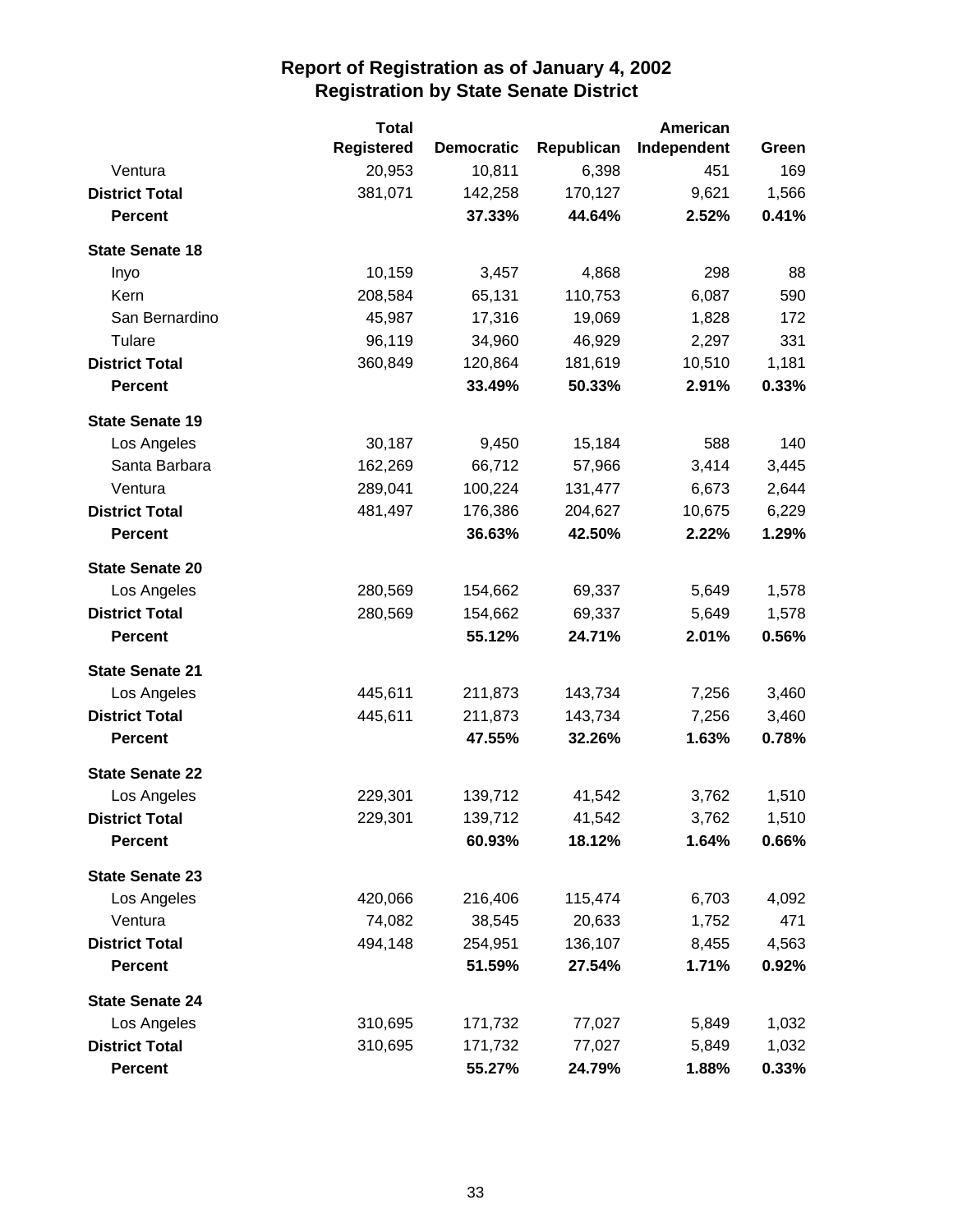|                        |             |                    |        |                      | <b>Declined to</b> |
|------------------------|-------------|--------------------|--------|----------------------|--------------------|
|                        | Libertarian | <b>Natural Law</b> | Reform | <b>Miscellaneous</b> | <b>State</b>       |
| Ventura                | 126         | 86                 | 81     | 210                  | 2,621              |
| <b>District Total</b>  | 2,238       | 709                | 1,850  | 2,861                | 49,841             |
| <b>Percent</b>         | 0.59%       | 0.19%              | 0.49%  | 0.75%                | 13.08%             |
| <b>State Senate 18</b> |             |                    |        |                      |                    |
| Inyo                   | 61          | $\overline{7}$     | 20     | 86                   | 1,274              |
| Kern                   | 1,302       | 191                | 772    | 548                  | 23,210             |
| San Bernardino         | 331         | 46                 | 238    | 462                  | 6,525              |
| Tulare                 | 383         | 103                | 200    | 334                  | 10,582             |
| <b>District Total</b>  | 2,077       | 347                | 1,230  | 1,430                | 41,591             |
| <b>Percent</b>         | 0.58%       | 0.10%              | 0.34%  | 0.40%                | 11.53%             |
| <b>State Senate 19</b> |             |                    |        |                      |                    |
| Los Angeles            | 169         | 34                 | 143    | 166                  | 4,313              |
| Santa Barbara          | 1,175       | 279                | 854    | 2,403                | 26,021             |
| Ventura                | 1,938       | 620                | 1,753  | 2,603                | 41,109             |
| <b>District Total</b>  | 3,282       | 933                | 2,750  | 5,172                | 71,443             |
| <b>Percent</b>         | 0.68%       | 0.19%              | 0.57%  | 1.07%                | 14.84%             |
| <b>State Senate 20</b> |             |                    |        |                      |                    |
| Los Angeles            | 1,603       | 818                | 1,240  | 3,488                | 42,194             |
| <b>District Total</b>  | 1,603       | 818                | 1,240  | 3,488                | 42,194             |
| <b>Percent</b>         | 0.57%       | 0.29%              | 0.44%  | 1.24%                | 15.04%             |
| <b>State Senate 21</b> |             |                    |        |                      |                    |
| Los Angeles            | 2,721       | 1,188              | 1,867  | 4,130                | 69,382             |
| <b>District Total</b>  | 2,721       | 1,188              | 1,867  | 4,130                | 69,382             |
| <b>Percent</b>         | 0.61%       | 0.27%              | 0.42%  | 0.93%                | 15.57%             |
| <b>State Senate 22</b> |             |                    |        |                      |                    |
| Los Angeles            | 1,002       | 1,186              | 572    | 3,522                | 36,493             |
| <b>District Total</b>  | 1,002       | 1,186              | 572    | 3,522                | 36,493             |
| <b>Percent</b>         | 0.44%       | 0.52%              | 0.25%  | 1.54%                | 15.91%             |
| <b>State Senate 23</b> |             |                    |        |                      |                    |
| Los Angeles            | 2,693       | 1,223              | 2,250  | 3,846                | 67,379             |
| Ventura                | 369         | 285                | 334    | 860                  | 10,833             |
| <b>District Total</b>  | 3,062       | 1,508              | 2,584  | 4,706                | 78,212             |
| <b>Percent</b>         | 0.62%       | 0.31%              | 0.52%  | 0.95%                | 15.83%             |
| <b>State Senate 24</b> |             |                    |        |                      |                    |
| Los Angeles            | 1,278       | 942                | 732    | 3,725                | 48,378             |
| <b>District Total</b>  | 1,278       | 942                | 732    | 3,725                | 48,378             |
| <b>Percent</b>         | 0.41%       | 0.30%              | 0.24%  | 1.20%                | 15.57%             |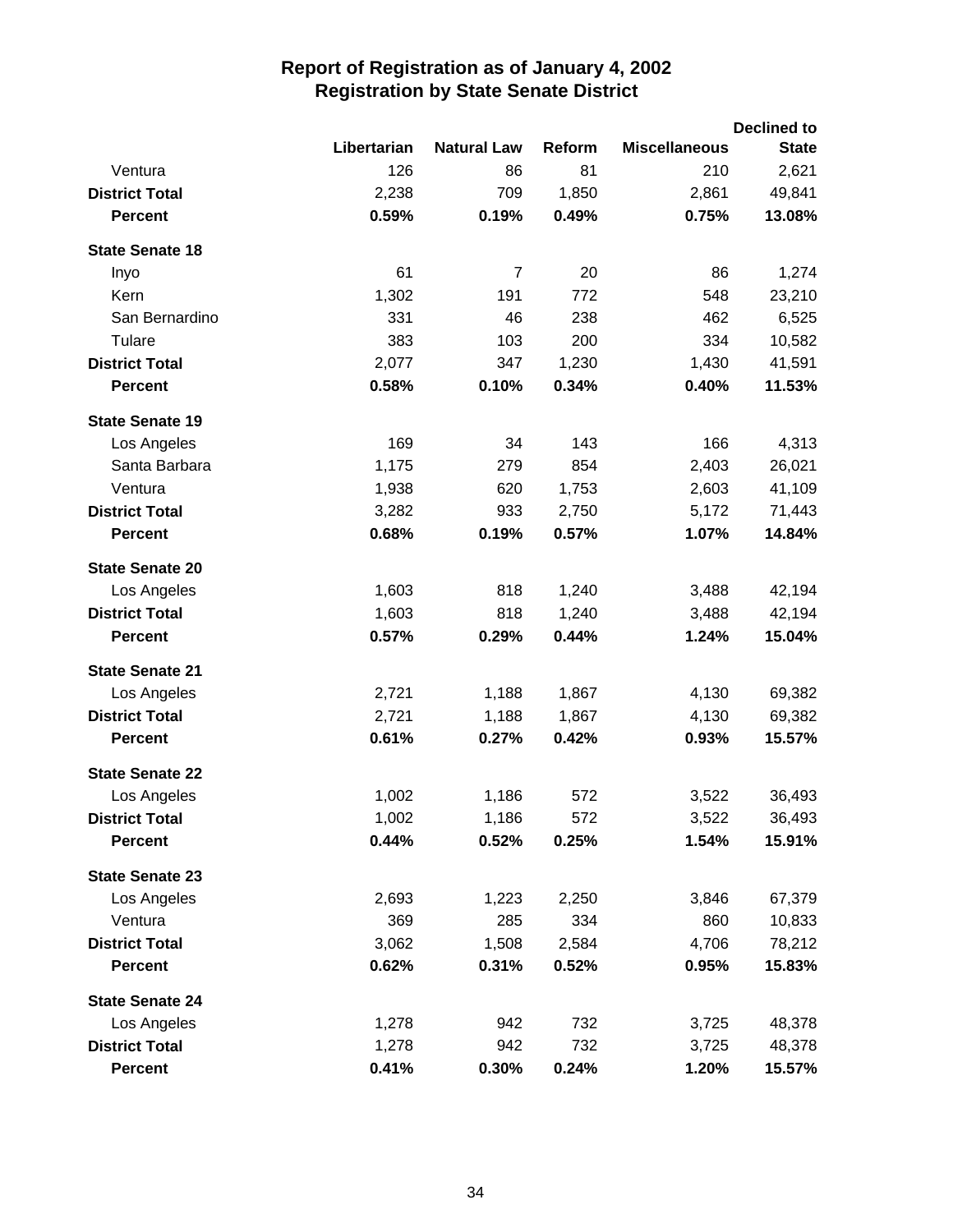|                        | <b>Total</b>      |                   |            | American    |       |
|------------------------|-------------------|-------------------|------------|-------------|-------|
|                        | <b>Registered</b> | <b>Democratic</b> | Republican | Independent | Green |
| <b>State Senate 25</b> |                   |                   |            |             |       |
| Los Angeles            | 369,397           | 232,203           | 72,404     | 6,084       | 2,134 |
| <b>District Total</b>  | 369,397           | 232,203           | 72,404     | 6,084       | 2,134 |
| <b>Percent</b>         |                   | 62.86%            | 19.60%     | 1.65%       | 0.58% |
| <b>State Senate 26</b> |                   |                   |            |             |       |
| Los Angeles            | 383,650           | 258,947           | 49,456     | 5,876       | 3,201 |
| <b>District Total</b>  | 383,650           | 258,947           | 49,456     | 5,876       | 3,201 |
| <b>Percent</b>         |                   | 67.50%            | 12.89%     | 1.53%       | 0.83% |
| <b>State Senate 27</b> |                   |                   |            |             |       |
| Los Angeles            | 368,027           | 192,064           | 106,703    | 6,879       | 2,284 |
| <b>District Total</b>  | 368,027           | 192,064           | 106,703    | 6,879       | 2,284 |
| <b>Percent</b>         |                   | 52.19%            | 28.99%     | 1.87%       | 0.62% |
| <b>State Senate 28</b> |                   |                   |            |             |       |
| Los Angeles            | 446,813           | 217,490           | 132,789    | 8,023       | 3,619 |
| <b>District Total</b>  | 446,813           | 217,490           | 132,789    | 8,023       | 3,619 |
| <b>Percent</b>         |                   | 48.68%            | 29.72%     | 1.80%       | 0.81% |
| <b>State Senate 29</b> |                   |                   |            |             |       |
| Los Angeles            | 258,615           | 90,987            | 114,051    | 4,450       | 1,423 |
| Orange                 | 108,259           | 32,237            | 58,114     | 2,053       | 340   |
| San Bernardino         | 53,119            | 20,223            | 23,728     | 1,042       | 156   |
| <b>District Total</b>  | 419,993           | 143,447           | 195,893    | 7,545       | 1,919 |
| <b>Percent</b>         |                   | 34.15%            | 46.64%     | 1.80%       | 0.46% |
| <b>State Senate 30</b> |                   |                   |            |             |       |
| Los Angeles            | 302,177           | 177,728           | 72,797     | 5,322       | 976   |
| <b>District Total</b>  | 302,177           | 177,728           | 72,797     | 5,322       | 976   |
| <b>Percent</b>         |                   | 58.82%            | 24.09%     | 1.76%       | 0.32% |
| <b>State Senate 31</b> |                   |                   |            |             |       |
| Riverside              | 134,425           | 53,235            | 59,954     | 2,821       | 670   |
| San Bernardino         | 225,288           | 80,967            | 107,463    | 5,218       | 998   |
| <b>District Total</b>  | 359,713           | 134,202           | 167,417    | 8,039       | 1,668 |
| <b>Percent</b>         |                   | 37.31%            | 46.54%     | 2.23%       | 0.46% |
| <b>State Senate 32</b> |                   |                   |            |             |       |
| Los Angeles            | 47,677            | 26,532            | 11,658     | 1,013       | 251   |
| San Bernardino         | 201,839           | 111,690           | 59,381     | 4,472       | 578   |
| <b>District Total</b>  | 249,516           | 138,222           | 71,039     | 5,485       | 829   |
| <b>Percent</b>         |                   | 55.40%            | 28.47%     | 2.20%       | 0.33% |
| <b>State Senate 33</b> |                   |                   |            |             |       |
| Orange                 | 436,336           | 122,777           | 233,087    | 8,225       | 1,714 |
| <b>District Total</b>  | 436,336           | 122,777           | 233,087    | 8,225       | 1,714 |
| <b>Percent</b>         |                   | 28.14%            | 53.42%     | 1.89%       | 0.39% |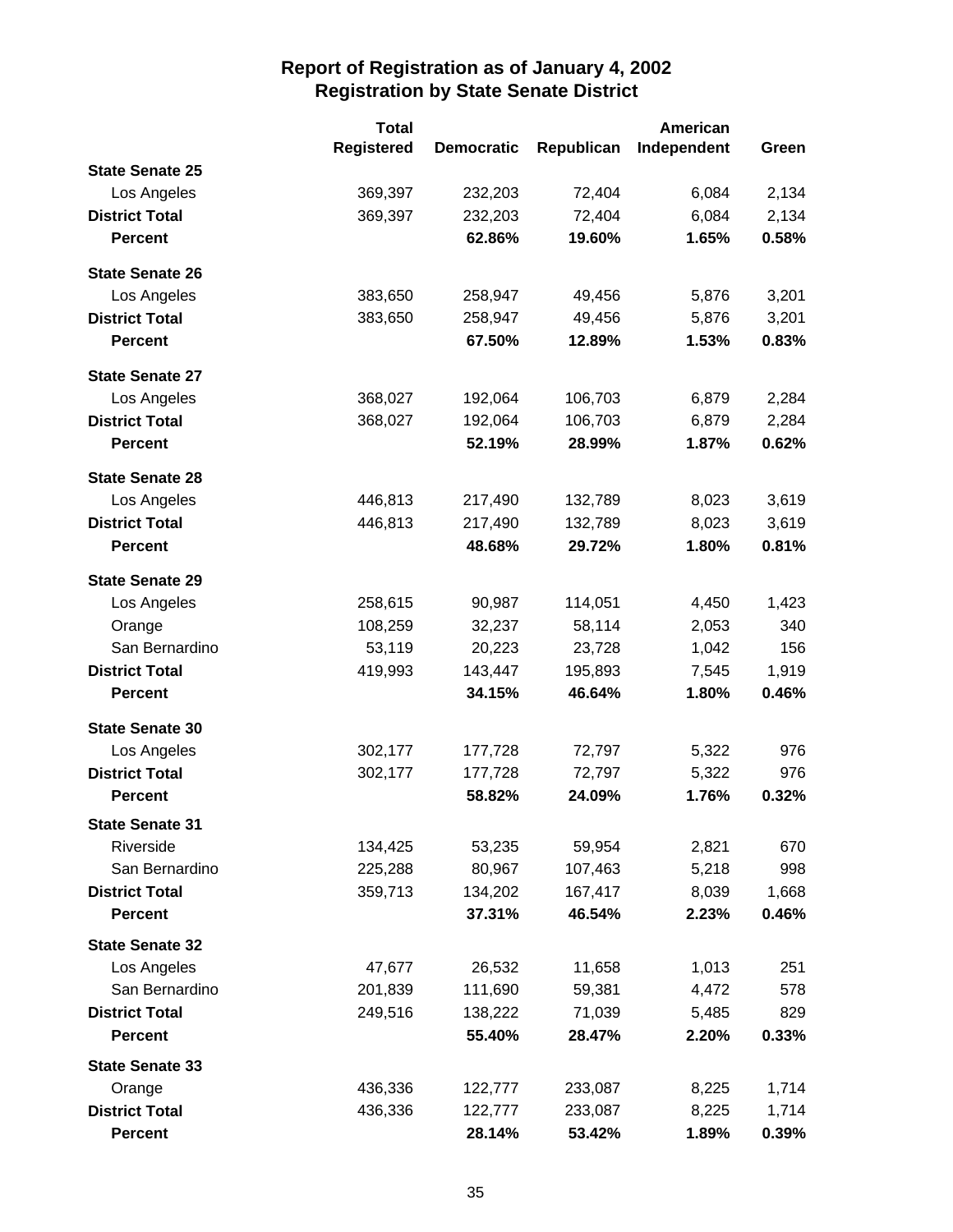|                        |             |                    |        |                      | <b>Declined to</b> |
|------------------------|-------------|--------------------|--------|----------------------|--------------------|
|                        | Libertarian | <b>Natural Law</b> | Reform | <b>Miscellaneous</b> | <b>State</b>       |
| <b>State Senate 25</b> |             |                    |        |                      |                    |
| Los Angeles            | 1,338       | 6,490              | 1,409  | 4,867                | 42,468             |
| <b>District Total</b>  | 1,338       | 6,490              | 1,409  | 4,867                | 42,468             |
| <b>Percent</b>         | 0.36%       | 1.76%              | 0.38%  | 1.32%                | 11.50%             |
| <b>State Senate 26</b> |             |                    |        |                      |                    |
| Los Angeles            | 1,989       | 3,841              | 1,829  | 4,356                | 54,155             |
| <b>District Total</b>  | 1,989       | 3,841              | 1,829  | 4,356                | 54,155             |
| <b>Percent</b>         | 0.52%       | 1.00%              | 0.48%  | 1.14%                | 14.12%             |
| <b>State Senate 27</b> |             |                    |        |                      |                    |
| Los Angeles            | 1,910       | 2,244              | 1,154  | 4,569                | 50,220             |
| <b>District Total</b>  | 1,910       | 2,244              | 1,154  | 4,569                | 50,220             |
| <b>Percent</b>         | 0.52%       | 0.61%              | 0.31%  | 1.24%                | 13.65%             |
| <b>State Senate 28</b> |             |                    |        |                      |                    |
| Los Angeles            | 3,017       | 2,083              | 2,199  | 4,488                | 73,105             |
| <b>District Total</b>  | 3,017       | 2,083              | 2,199  | 4,488                | 73,105             |
| <b>Percent</b>         | 0.68%       | 0.47%              | 0.49%  | 1.00%                | 16.36%             |
| <b>State Senate 29</b> |             |                    |        |                      |                    |
| Los Angeles            | 1,332       | 680                | 840    | 1,938                | 42,914             |
| Orange                 | 567         | 220                | 610    | 402                  | 13,716             |
| San Bernardino         | 257         | 199                | 133    | 421                  | 6,960              |
| <b>District Total</b>  | 2,156       | 1,099              | 1,583  | 2,761                | 63,590             |
| <b>Percent</b>         | 0.51%       | 0.26%              | 0.38%  | 0.66%                | 15.14%             |
| <b>State Senate 30</b> |             |                    |        |                      |                    |
| Los Angeles            | 1,144       | 1,237              | 751    | 4,000                | 38,222             |
| <b>District Total</b>  | 1,144       | 1,237              | 751    | 4,000                | 38,222             |
| <b>Percent</b>         | 0.38%       | 0.41%              | 0.25%  | 1.32%                | 12.65%             |
| <b>State Senate 31</b> |             |                    |        |                      |                    |
| Riverside              | 907         | 441                | 592    | 717                  | 15,088             |
| San Bernardino         | 1,150       | 293                | 1,122  | 1,719                | 26,358             |
| <b>District Total</b>  | 2,057       | 734                | 1,714  | 2,436                | 41,446             |
| <b>Percent</b>         | 0.57%       | 0.20%              | 0.48%  | 0.68%                | 11.52%             |
| <b>State Senate 32</b> |             |                    |        |                      |                    |
| Los Angeles            | 235         | 145                | 100    | 754                  | 6,989              |
| San Bernardino         | 824         | 394                | 801    | 1,907                | 21,792             |
| <b>District Total</b>  | 1,059       | 539                | 901    | 2,661                | 28,781             |
| <b>Percent</b>         | 0.42%       | 0.22%              | 0.36%  | 1.07%                | 11.53%             |
| <b>State Senate 33</b> |             |                    |        |                      |                    |
| Orange                 | 2,929       | 733                | 2,197  | 1,282                | 63,392             |
| <b>District Total</b>  | 2,929       | 733                | 2,197  | 1,282                | 63,392             |
| <b>Percent</b>         | 0.67%       | 0.17%              | 0.50%  | 0.29%                | 14.53%             |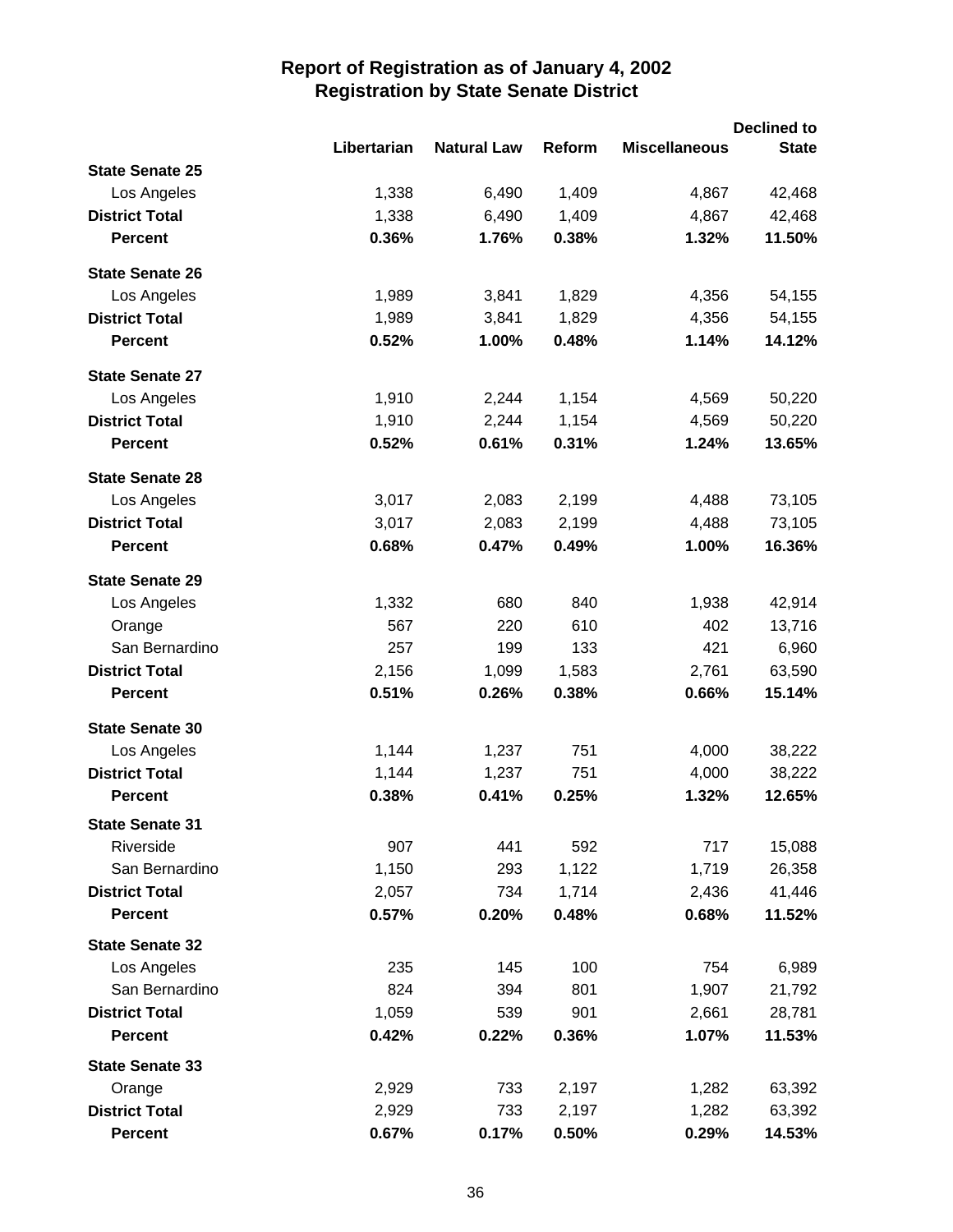|                        | <b>Total</b>      |                   |            | <b>American</b> |         |
|------------------------|-------------------|-------------------|------------|-----------------|---------|
|                        | <b>Registered</b> | <b>Democratic</b> | Republican | Independent     | Green   |
| <b>State Senate 34</b> |                   |                   |            |                 |         |
| Orange                 | 232,809           | 106,990           | 82,668     | 4,547           | 763     |
| <b>District Total</b>  | 232,809           | 106,990           | 82,668     | 4,547           | 763     |
| <b>Percent</b>         |                   | 45.96%            | 35.51%     | 1.95%           | 0.33%   |
| <b>State Senate 35</b> |                   |                   |            |                 |         |
| Orange                 | 452,959           | 136,135           | 227,015    | 8,653           | 2,738   |
| <b>District Total</b>  | 452,959           | 136,135           | 227,015    | 8,653           | 2,738   |
| <b>Percent</b>         |                   | 30.05%            | 50.12%     | 1.91%           | 0.60%   |
| <b>State Senate 36</b> |                   |                   |            |                 |         |
| Riverside              | 79,953            | 20,667            | 45,588     | 1,875           | 246     |
| San Diego              | 362,224           | 110,077           | 175,595    | 8,867           | 1,744   |
| <b>District Total</b>  | 442,177           | 130,744           | 221,183    | 10,742          | 1,990   |
| <b>Percent</b>         |                   | 29.57%            | 50.02%     | 2.43%           | 0.45%   |
| <b>State Senate 37</b> |                   |                   |            |                 |         |
| Riverside              | 356,327           | 128,987           | 170,630    | 8,217           | 1,178   |
| <b>District Total</b>  | 356,327           | 128,987           | 170,630    | 8,217           | 1,178   |
| <b>Percent</b>         |                   | 36.20%            | 47.89%     | 2.31%           | 0.33%   |
| <b>State Senate 38</b> |                   |                   |            |                 |         |
| Orange                 | 44,509            | 11,014            | 24,777     | 972             | 246     |
| San Diego              | 353,817           | 105,651           | 168,275    | 8,629           | 2,223   |
| <b>District Total</b>  | 398,326           | 116,665           | 193,052    | 9,601           | 2,469   |
| <b>Percent</b>         |                   | 29.29%            | 48.47%     | 2.41%           | 0.62%   |
| <b>State Senate 39</b> |                   |                   |            |                 |         |
| San Diego              | 443,076           | 180,391           | 153,558    | 10,623          | 4,599   |
| <b>District Total</b>  | 443,076           | 180,391           | 153,558    | 10,623          | 4,599   |
| <b>Percent</b>         |                   | 40.71%            | 34.66%     | 2.40%           | 1.04%   |
| <b>State Senate 40</b> |                   |                   |            |                 |         |
| Imperial               | 45,906            | 24,465            | 12,916     | 1,014           | 100     |
| Riverside              | 41,424            | 20,377            | 14,104     | 925             | 98      |
| San Diego              | 189,027           | 86,362            | 60,856     | 4,170           | 895     |
| <b>District Total</b>  | 276,357           | 131,204           | 87,876     | 6,109           | 1,093   |
| <b>Percent</b>         |                   | 47.48%            | 31.80%     | 2.21%           | 0.40%   |
| <b>StateTotal</b>      | 15,243,600        | 6,885,849         | 5,329,207  | 308,610         | 144,031 |
| <b>Percent</b>         |                   | 45.17%            | 34.96%     | 2.02%           | 0.94%   |